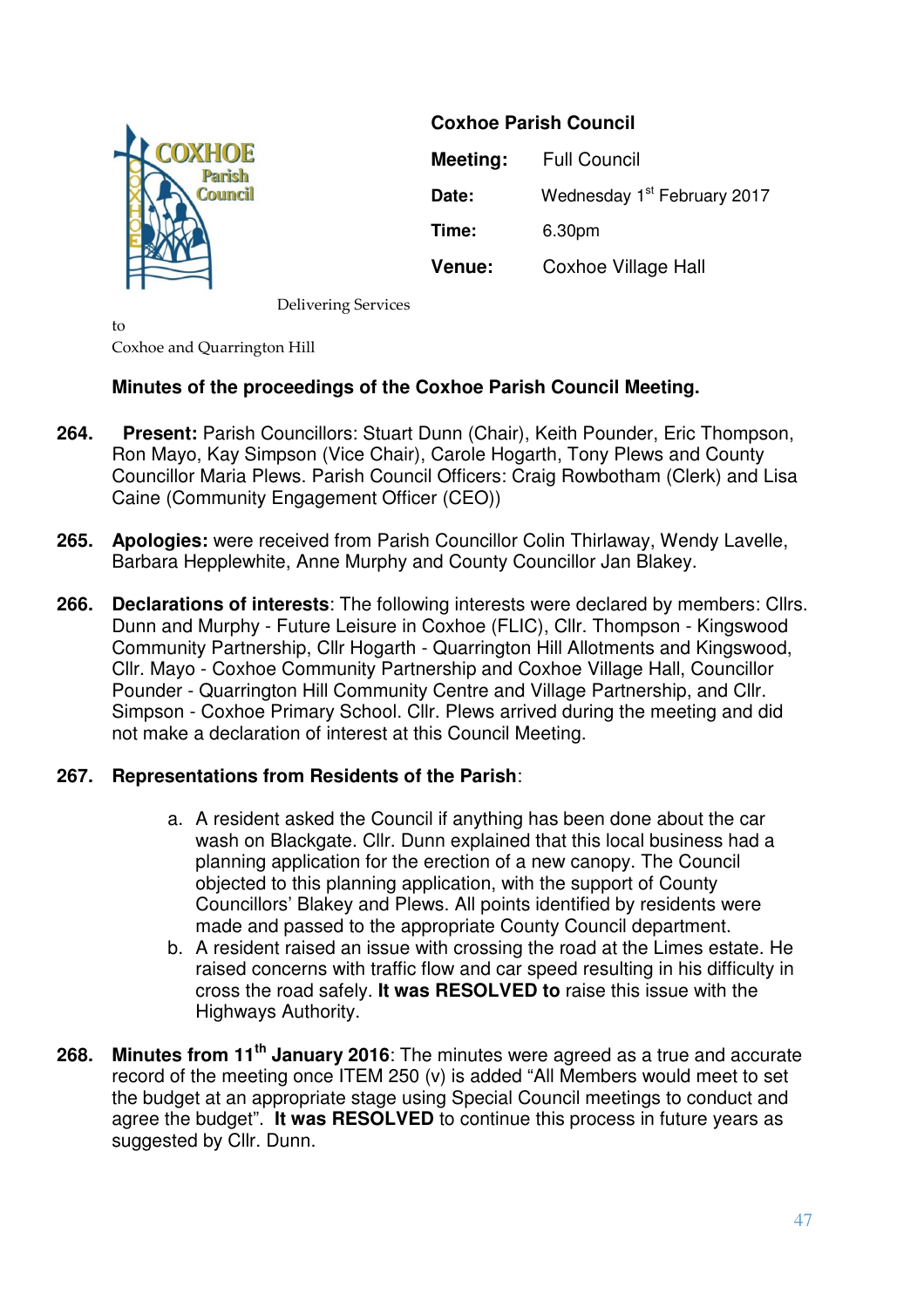- **269. Police and Neighbourhood Wardens Reports**: The report was received and noted by the Council. The Council discussed its content identifying an emerging crime problem in Coxhoe and Quarrington Hill. **It was RESOLVED** to post a notice to all residents on social media requesting them to be vigilant about a recent spate of break-ins and to use the Police non-emergency number (111). It was also a request to display this report on the CPC website and noticeboards in the villages.
- **270. Clerk and Community Engagement Officer's Report**: The report was received and noted by the Council. **It was RESOLVED** that item 96 (maintenance to the entrance to Quarrington Hill) has been readopted. Update provided by County Councillor Plews. Item 173 (recording of meetings policy) be brought forward for agreement at a future Council meeting. Item 174 (CPC policies and procedures) that the revised Council Standing Orders be brought to the next Council meeting for agreement. Item 133 (c) (purchase of PPE equipment) agreed to expedite this task on behalf of Coxhoe Community Partnership. Total budget for equipment (£1500). Item 258 (removal of mound) to expedite removal immediately.
- **271. Youth Workers' Update:** received and noted by the Council.
- **272. Finance Report:** The Council received and noted the report and approved the Finance Report circulated. The Council approved the below payments to be made. Cllr. Dunn discussed progress with transferring the phone contracts over to the Council. **It was RESOLVED** to liaise with Coxhoe Village Hall to see if a microphone can be installed to record future Council meetings. Cllr. Hogarth advised that data protection precautions need to be adopted. **It was also RESOLVED** to add Lisa Caine (CEO) to the Bank Mandate.

| <b>Creditors</b>      | <b>Purpose</b>                      | <b>Invoice Date</b>           | <b>Amount</b> |
|-----------------------|-------------------------------------|-------------------------------|---------------|
| Altogether Greener    | <b>Grounds Maintenance</b>          | 31 <sup>st</sup> January 2016 | $-£516.19$    |
| <b>SLCC</b>           | Membership for Lisa Caine           | 25 <sup>th</sup> January 2017 | $-E139$       |
| Durham County         | Servicing 4 Dog Bins between        | 20 <sup>th</sup> December     | $-£1020.86$   |
| Council               | April 2016 and March 2017.          | 2016                          |               |
| Maplin (Barbara       | <b>Village Hall CCTV</b>            | 24 <sup>th</sup> January 2017 | $-£1574.97$   |
| Hepplewhite)          |                                     |                               |               |
| <b>CETRA Security</b> | <b>CETRASHIELD for Village Hall</b> | 31 <sup>st</sup> January 2017 | $-£3158.54$   |
|                       | Bar                                 |                               |               |
|                       |                                     | <b>TOTAL:</b>                 | $-£6409.56$   |

a. **Payment schedule for February 2017**:

**273. Neighbourhood Plan:** Cllr. Dunn thanked Lisa Caine (CEO) for her work on the proposed survey. Lisa gave a verbal report describing the purpose of the survey and described that its main purpose is to consult with residents to see if they require a Neighbourhood Plan, Parish Plan 3 or both. Cllr. Simpson proposed and it was **RESOLVED** to offer an incentive up to the value of £175 to encourage survey responses. **It was also RESOLVED** to purchase an upgraded version of Survey Monkey to facilitate analysis of the surveys submitted. The final draft of the survey will be approved at the next Youth Strategy meeting being held on 8<sup>th</sup> February 2017.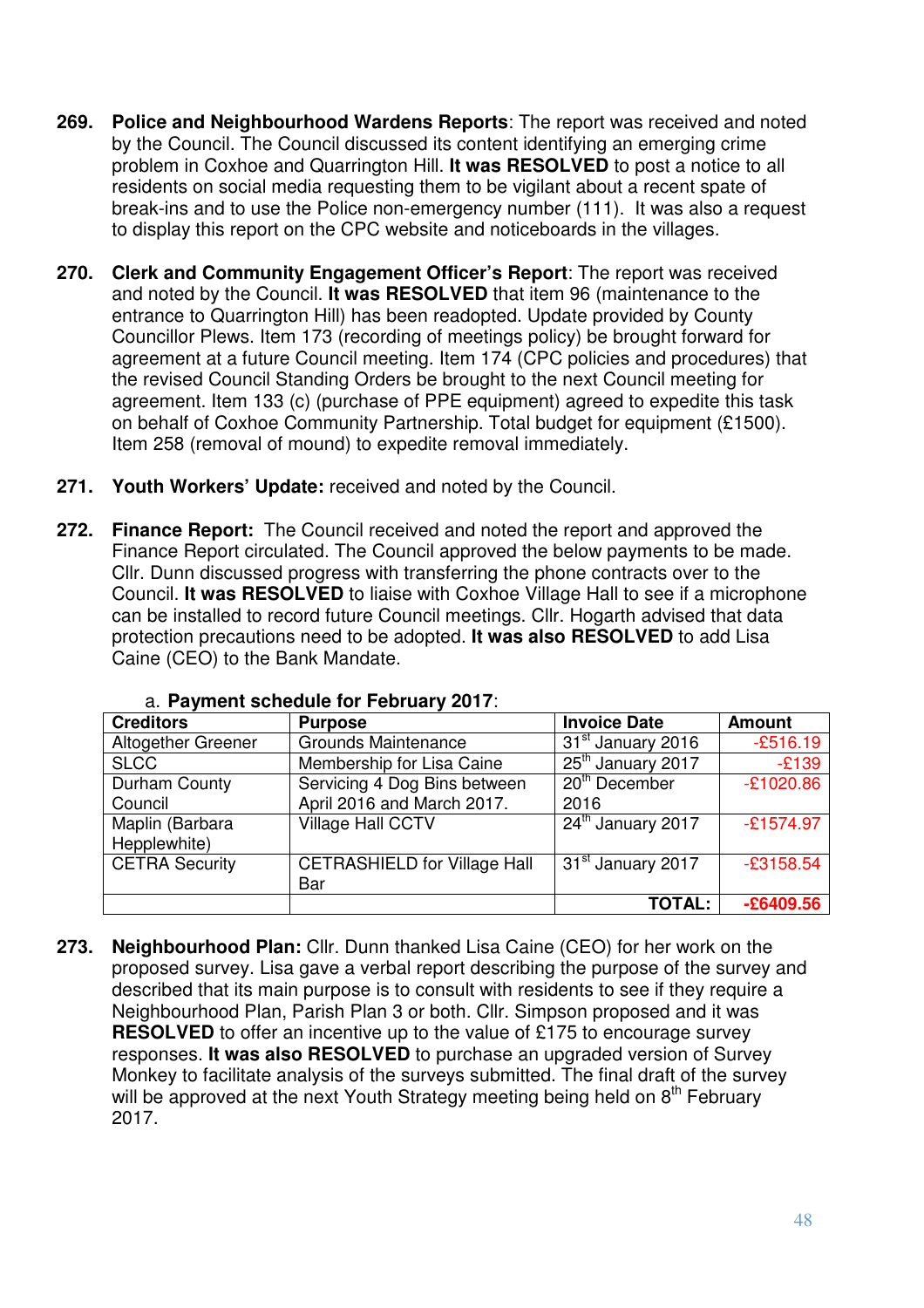- **274. Officers' Actions for Consideration:** After a walkabout around Coxhoe with Cllr. Simpson and Dunn a number of actions were raised. **It was RESOLVED** to investigate, seek quotes and action the below:
	- a. Temporarily close Village Hall car park, raise drain/tarmac, clean drains;
	- b. Meet up with Jeff Riddell to go through the maintenance contracts and additional work arising following the walkabout including replacement of bird's mouth fencing in various locations;
	- c. Seek quotes for installation of electrical power line on village green;
	- d. Present to Members the idea of planting the gifted Christmas trees on village greens;
	- e. Sourcing lighting for the lime trees that run along the village green;
	- f. Planting scheme for village greens;
	- g. Tidy up gas maintenance point with seat;
	- h. Source better single hanging basket brackets on green lampposts and extend provision;
	- i. Contact DCC/Maria Plews to report a number of grass verges around the village that need cutting back and tidying up;
	- j. Contact owners of the land to rear of Coxhoe Kitchen to ask for it to be gifted (Cllr Dunn doing HMLR search)
	- k. Contact Durham Ask about the donation of the railway line. Approach owners of piece land on the opposite side of the railway gate and enquire if they would be willing to gift it to CPC in order for the railway gate to be replicated on both sides of the road.
	- l. Railway gate tidy up and paint in spring;
	- m. Make contact with businesses at Commercial Road regarding parking issues and confirm CPC's proposals to accommodate parking at the rear of their premises on CPC land;
	- n. Contact DCC planning department regarding CPC's intention to provide additional parking on land at Commercial Road East; Cllr. Dunn to carry out a HMLR search to confirm ownership of land adjoining CPC land and enquire whether owners are willing to gift this to CPC to allow for more parking space;
	- o. Contact The Paving Factory on Commercial Road regarding their kind offer to re tarmac a large pothole leading on CPC land, and confirm CPC's intention to work with them on waste issues for clearance of scrub;
	- p. Contact Mr Fitts at Coxhoe (Commercial) Motors to confirm whether he has spoken to the owner of the land directly abutting his premises regarding a fence causing a major safety concern to drivers leaving the business premises as vision for oncoming traffic is severely restricted. Work with Mr Fitts and the owner of this land to bring about the removal of some of the fence slats in an orderly fashion to enable clear vision for road users;
	- q. Identify seating locations along village green and other locations in the village and look into offering the seats out to residents to purchase with an engraved plaque as a memorial;
	- r. Check title deeds to confirm CPC's boundaries of land opposite The Paving Factory.

Cllr. Hogarth proposed that a walkabout should also be carried out at Quarrington Hill and that Quarrington Hill's requirements should be considered at the same time.

# **275. Correspondence for Information and Action**: **It was RESOLVED to:**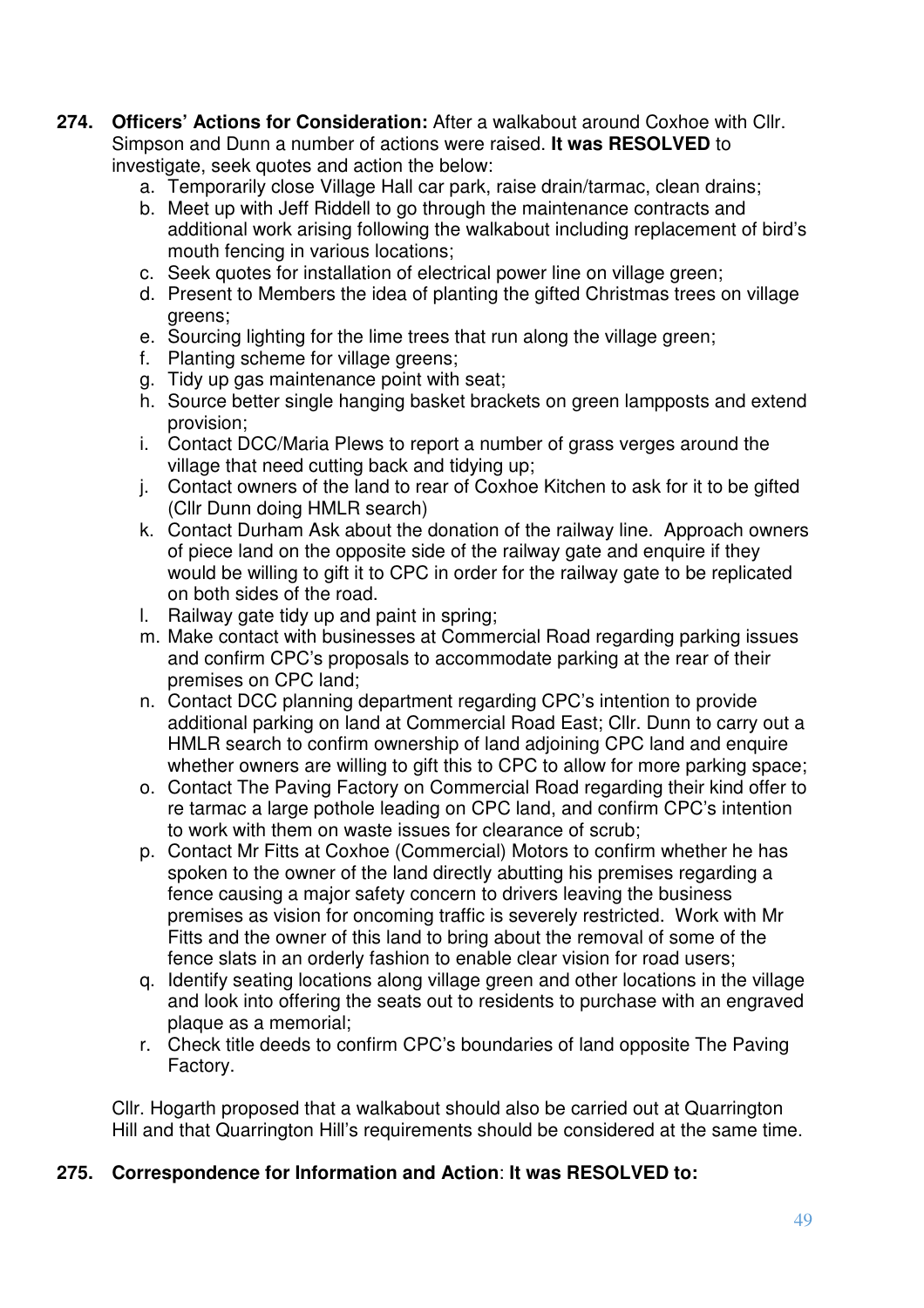- a. Write to Mr Bolton explaining that the tenancy agreement was changed in December 2015 and that the Council **RESOLVED** that if a tenant is unable to tend to his/her plot due to ill health then the Council will consider each individuals' circumstances on a case by case basis, but will ultimately wish for the plot to be kept in good order and maintained. Current tenancy agreements will be issued to all tenants.
- b. Write to Kevin Robson (consultation on removal of street light: A177 Coxhoe By-pass) requesting that the street lights are disconnected for a period of 1 year to assess the impact.
- c. Respond to Jack Turton (RE: Flagpole) describing the Council's reasoning for erecting a flagpole in front of the Village Hall.
- d. Contact the appropriate authority about purchasing a community defibrillator and investigate funding for training and associated costs.
- e. Coxhoe Village Hall Fire Safety Report was received and noted by the Council.
- **276. Planning Applications**: These were received and noted by the Council.
- **277. Durham County Councillors Update**: County Cllr. Maria Plews presented a report summarising positive partnership activity across the County. Cllr. Dunn thanked Cllr. Plews for her comprehensive report.
- **278. Members' Reports from meeting attended:** None reported.

#### . **279. CDALC & EDRCAAP**- the following were noted:

- a. Please remember to call Parish Meeting e-mail
- b. NALC Chief Exec. Bulletin
- c. SAAA Announcement of Appointed Auditors
- d. Smaller Councils Forum
- e. WW1 Beacons of Light Tribute **It was RESOLVED** to register Quarrington Hill and Coxhoe as a potential site and explore funding.
- f. The Big Spring Clean
- g. CDALC AGM Policy Statement **It was RESOLVED** to put on the next agenda.
- h. Area Action Partnership Board Meeting
- i. EDRC: Local Councils Committee Meeting.
- **280. Wild Flower Planting:** Cllr. Dunn has contacted the Durham County Council and the Parish may be considered to be included in a 2-year pilot of autumn planting in 2018. He also updated that SAFA are gifting Poppy seeds for free potentially for around the Lime trees.
- **281. Parking Restriction:** Cllr. Dunn received a written response from Durham County Council and gave a verbal update detailing parking restrictions, traffic signals and traffic survey.
- **282. PP2**: **It was RESOLVED** to write a summary for the next issue of the Chronicle (March) detailing what has been achieved in Parish Plan 2 over the last five years.
- **283. Community Reports**: